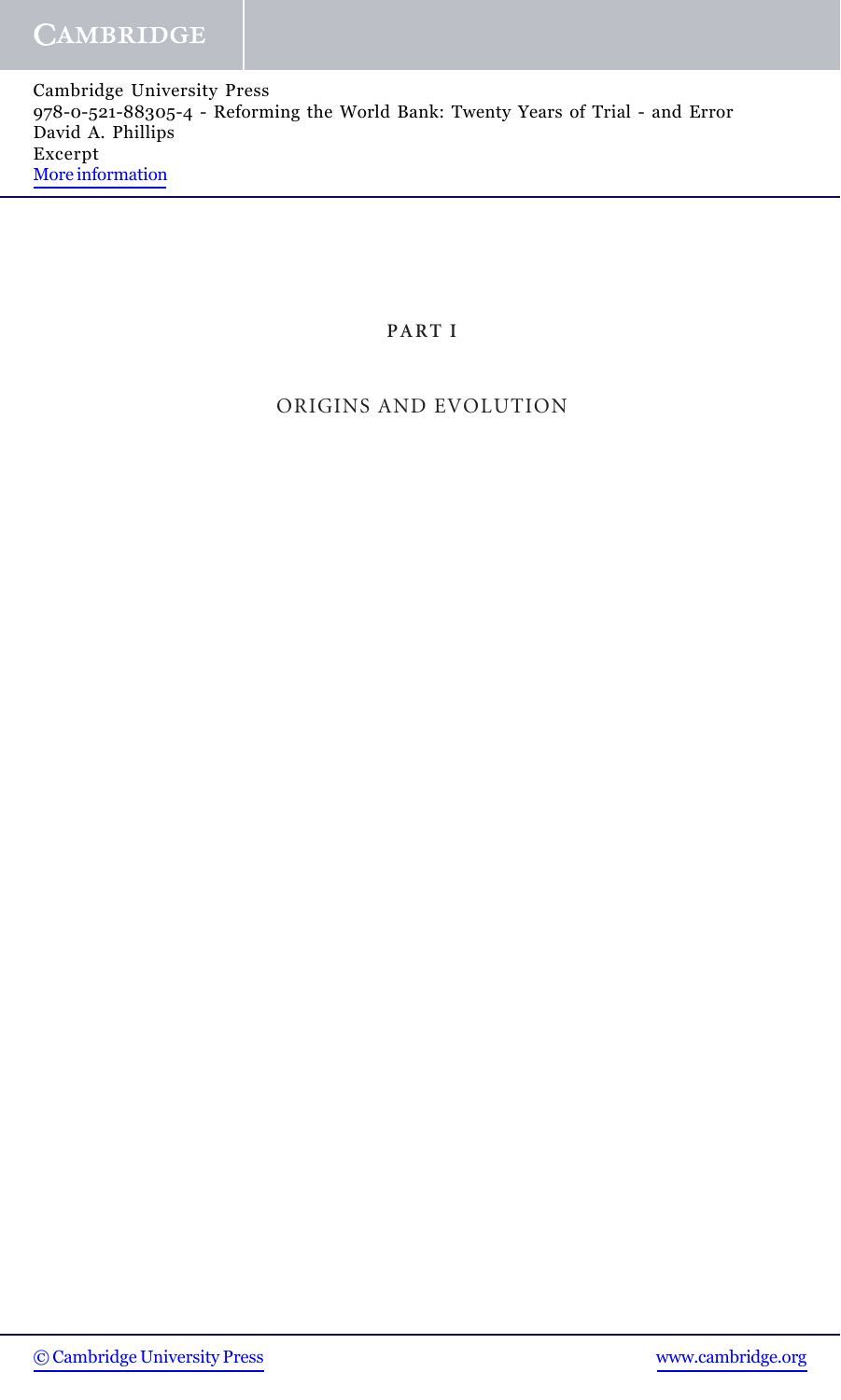1

# What Does the World Bank Do and How Does It Do It?

#### BRIEF ORIGINS

The World Bank, in the form of the International Bank for Reconstruction and Development (IBRD), was founded at an international conference at Bretton Woods, New Hampshire, in 1944. Its purpose was to move toward the creation of a framework for world economic governance. The conference had been called, largely at the initiative of the United States, to work out a system for global economic stabilization following the depression of the 1930s and for reconstruction after the Second World War. Forty-four governments, including the USSR, attended.

The architects of the new system were, principally, Harry Dexter White, U.S. Treasury Secretary Morgenthau's chief economist, and legendary British economist John Maynard Keynes. At Bretton Woods, White took charge of the proposals for monetary stabilization. An outstanding intellect who authored the proposals that he hoped would help save the world from more wars, he was later brought before Senator McCarthy's Unamerican Activities Committee. Keynes, the leader of the UK delegation, had separately come up with his own ideas of a central bank for the world. However, he went along with the American plan, and he assumed responsibility, with reluctance, for running the discussions on the Bank.<sup>1</sup>

The initial focus at Bretton Woods was on the stabilization of the world economy, and the conference proposed the establishment of

<sup>1</sup> Keynes' many misgivings about the arrangements, invitees, and agenda for the conference are portrayed in Skidelsky, Robert, John Maynard Keynes: Fighting for Freedom, 1937–1946, Penguin Books, 2002, pp. 340, 347 et al.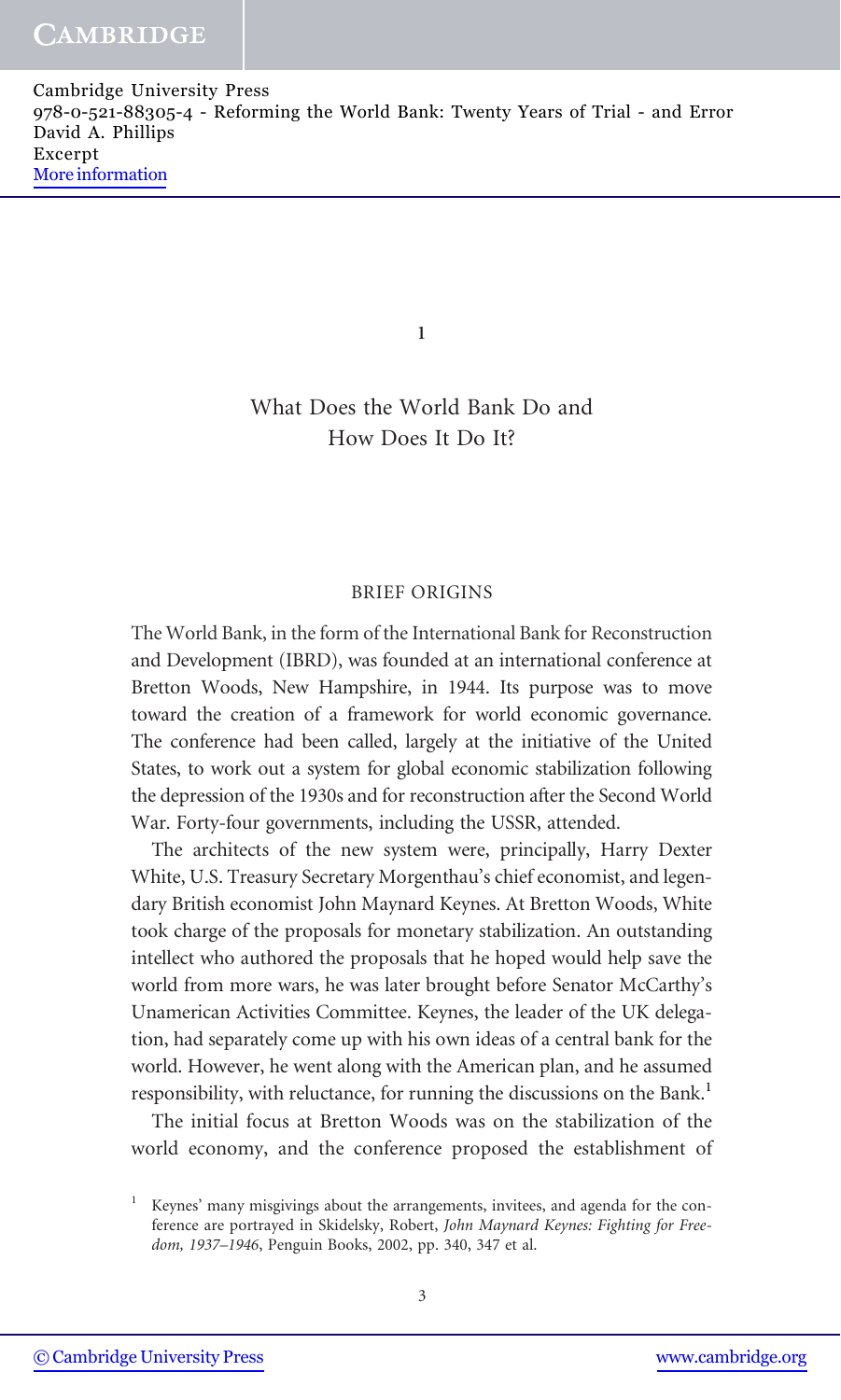4 What Does the World Bank Do and How ?

the International Monetary Fund (IMF) as the center of the system. The World Bank, that is, the IBRD, was at the time the secondary concern and subject to less scrutiny. It was at the behest of the United States that it finally saw the light of day. This and its large financial contribution meant that the United States was allowed the main say in its design, including its location (the UK and others had pressed for it to be located outside the United States or else in New York), the role of its directors, the selection of its president, and the salary levels of its staff. $^2$  The British had wanted nonresident outside directors, while the United States wanted in-house executive directors to monitor the managers. Keynes thought the U.S.-proposed salaries were 'scandalous'; board directors were to get salaries of \$17,000 a year, more than the U.S. vice president and more than five times as much as a British Member of Parliament. In terms of its governance, and staffing, it was a creature of U.S. design. The special status for its employees was deliberate and contrasted with its Washington neighbors in Congress and the federal government.

The Articles of Agreement, which were adopted at Bretton Woods, stated $3$  that the IBRD's objectives were to provide assistance to governments. It was to assist in reconstruction and development by facilitating investment for productive purposes; to promote private foreign investment through guarantees or participations in loans and investments and to supplement private investment if unavailable at reasonable cost from the private sector; to promote the long-term balance and growth of international trade and payments; to coordinate priorities with other international lending agencies; and to assist in bringing about a smooth transition to a peacetime economy.

The IBRD started business in 1946, and its inaugural governors meeting was held in Savannah, Georgia, in March. There, its bylaws were adopted; its board of directors elected; and Washington, DC, confirmed as its location. Eugene Meyer, owner of the Washington Post and a Wall Street banker, took over as the first president in June. In September, at its first annual meeting, it had thirty-eight members and a staff of just seventy-two. It started slowly. Its first loan, for US\$250 million, was to

For a further account of these events see Mason, Edward S. and Robert E. Asher, The World Bank Since Bretton Woods, Brookings, 1973.

 $3$  IBRD Articles of Agreement, Article 1, pp. 1–2.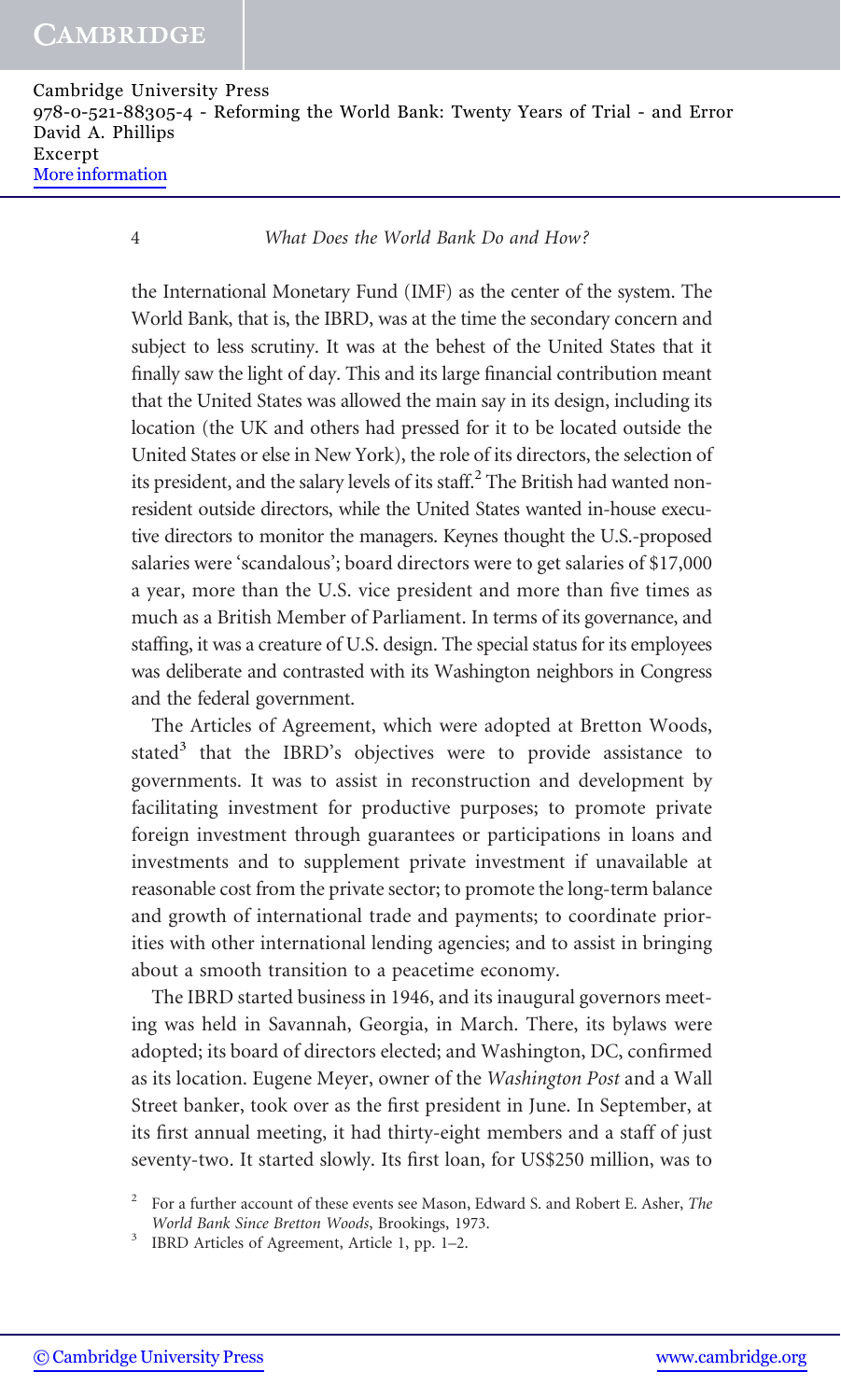### Brief Origins 5

the French government in May 1947, a year after it formally started operations and when it was already into the term of its second president, John McCloy. The Bank became a specialized agency of the UN, which was itself founded in San Francisco in 1945, and its employees carry a UN laissez-passer. However, it has avoided close identification with the UN, distancing itself from the UN's ECOSOC, the committee of the UN General Assembly that should in principle oversee its work. By this and other means the Bank endeavored to maintain an independence of action and a special status as the leading agency in the financing of development.

Sixty years on, the Bank's membership has increased to 185, so that it now accounts for all but a handful of the world's nations. During its life, under the leadership of eleven presidents, it has managed the transfer of more than \$500 billion of investment resources to the poor world, loans for development and for crisis assistance. Its lending steadily increased up to the late 1990s and broadened continually into new fields. It gained the confidence of and successfully raised a large amount of money from the private financial markets at low rates of interest, and it pioneered new financial instruments including derivatives. It has broadened its range of lending products and developed its advocacy platform. It also manages billions of dollars of Trust Fund money on behalf of other donor agencies.

The IBRD, which remains the major lending arm of the Bank Group, currently holds outstanding loans of about \$100 billion. It has averaged more than US\$1 billion per annum in profit since its foundation, which has allowed it to make grants to other organizations including the International Development Association (IDA), its soft loan partner that lends to the poorest countries (with national income per head of less than \$865 a year, or \$2.36 a day, at 2004 prices).<sup>4</sup> The IDA itself carries a similar level of assets, in the form of soft loans and grants.<sup>5</sup>

The World Bank Group also consists of several other organizations. In addition to the IFC, these include the Multilateral Investment Guarantee Agency (MIGA), the International Center for Investment Disputes (ICSID), and the Center for International Agricultural Research (CGIAR).  $^5$  The value of the IDA's annual lending has been less, about two-thirds of that of the  $^{\rm 5}$ 

IBRD in recent years. However, its outstanding loans have recently grown to exceed those of the IBRD because of their longer average term (40 years as opposed to 16). Against this the IDA has recently started to forgive debt, resulting in a fall in the value of its outstanding loans.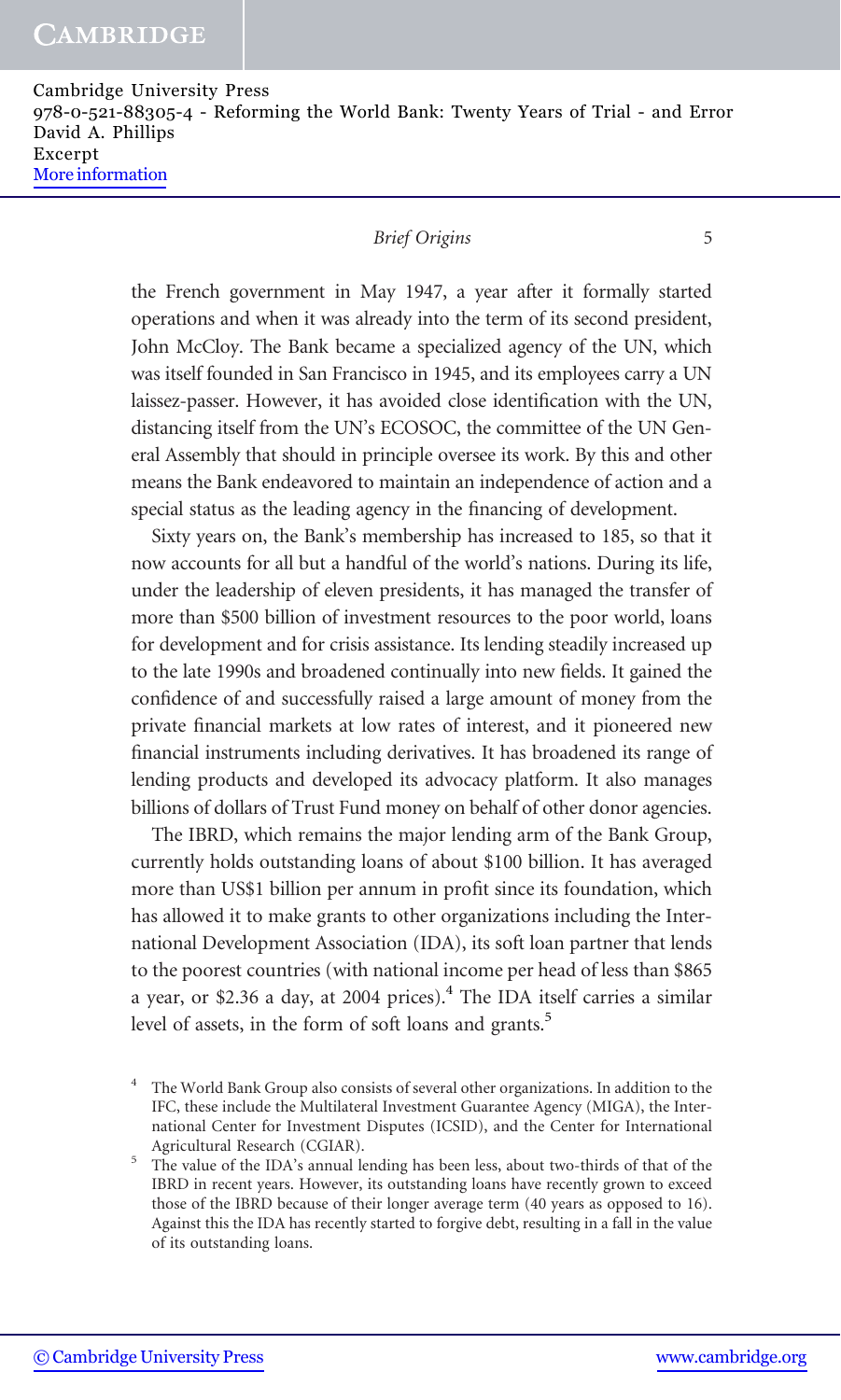6 What Does the World Bank Do and How ?

Neither the IBRD nor the IDA has ever suffered from borrower defaults of any major significance, and, by its own account, the Bank has maintained a satisfactory project success rate, with steady improvement for the past twelve years.

These are impressive achievements, and equally impressive is the Bank's prize-winning, cathedral-like atrium entrance built in the 1990s, which reflects such achievements, with photographic displays of village children and energetic development activity, and the sculpture of a child leading an old man suffering from River Blindness, a scourge that Bank money helped to stamp out in large parts of West Africa. This atrium hosts every year a kind of bazaar called the Development Market Place, which for a few million dollars in prizes, successfully mobilizes thousands of small-scale development project ideas worldwide. In 2002, shortly after the Development Market Place was invented, the Harvard Business Review described it as 'nothing short of a miracle'.<sup>6</sup>

#### WHAT DOES THE BANK DO AND WHAT SHOULD IT DO?

The rationale for a public sector international financing institution like the Bank remains fundamentally a simple one. It has to meet a social (public goods) necessity that the private sector will not meet – that is, it has to address market failures, or market gaps, and it has to address them in relation to world development. The evolution of the market failures or gaps addressed by the Bank could be conceived as having gone through three stages. First, the problem was seen as a general capital deficiency. Second, it was seen as a structural one involving capital deficiency but with a related skill/know-how deficiency. Third, it came to be seen as largely a problem of indigenous capacity, knowhow, and 'information', with capital scarcity only applicable to the more marginal, poorest economies, within a complex set of resource scarcities.

Robert Chapman Wood and Gary Hamel, in the Harvard Business Review of November 2002, wrote, '[T]he development marketplace has laid to rest the broadly held suspicion that large organizations are incapable of grass roots innovation'. The marketplace is being extended to some of the Bank's overseas offices.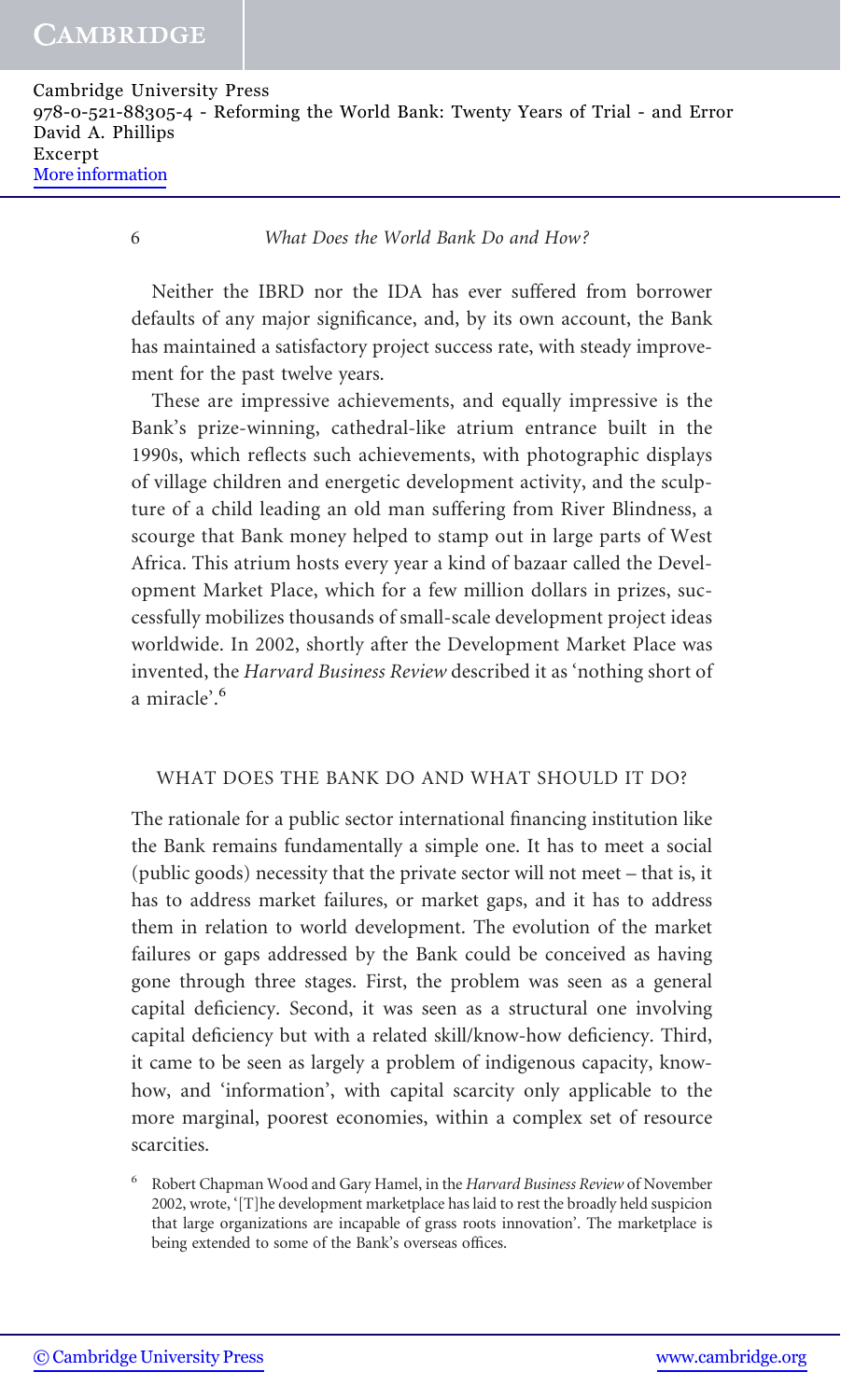What Does the Bank Do and What Should It Do?  $7$ 

As the rationale for public intervention in imperfect markets, or the provision of public goods, has broadened out, so has the realization that a specifically global development institution should be developing its long-term rationale not in the general category of public goods, but rather in global public goods, that is, in failing global markets.<sup>7</sup> Such goods include vaccines, food security, environmental protection, and global climate initiatives. The category also includes the creation of new worldwide markets such as for carbon trading. These are goods and services whose supply requires collective global action. In the long run, therefore, it might be expected that the Bank would increase its focus on these types of products.

During most of the past century, market failure was regarded as an inevitable constraining factor on economic development, and consequently the public sector was regarded as playing an important, if not a critical, role. For example, the experience of the 1930s depression, the loss of trust in the financial system, and the New Deal era in the United States lent considerable weight to arguments about the imperfections of financial markets. It was a time of central controls – fixed exchange rates, trade barriers, capital controls, and very little external private lending or investment in poorer countries. The tasks of reconstruction and development, and the stabilization of the world economy, were ones that par excellence were thought by mainstream economists to be impossible if left to private enterprise, because developing economy markets were thought to be beset by structural problems that discouraged the right type or quantity of private investment.<sup>8</sup> In 1956, the Nobel Laureate Gunnar Myrdal wrote that '[S]pecial advisers to underdeveloped countries who have taken the time and trouble to acquaint themselves with the problem ... all recommend central planning as the first condition of progress<sup>'.9</sup> While the

<sup>&</sup>lt;sup>7</sup> Global public goods are those that, once produced, provide net benefits to their consumers and users that are greater than could be gained by a private investor or

<sup>&</sup>lt;sup>8</sup> This does not mean that there were no opponents of public intervention, even in the case of structural impediments. One of the most notable was Peter T. Bauer, a professor at the London School of Economics, in Economic Analysis and Policy in Under-developed Countries, Cambridge University Press, 1957; and Dissent on Devel-

<sup>%</sup> opment: Studies and Debates in Development Economics, Weidenfeld & Nicolson, 1971.<br>9 Myrdal, Gunnar, An International Economy: Problems and Prospects, Harper & Bros, 1956.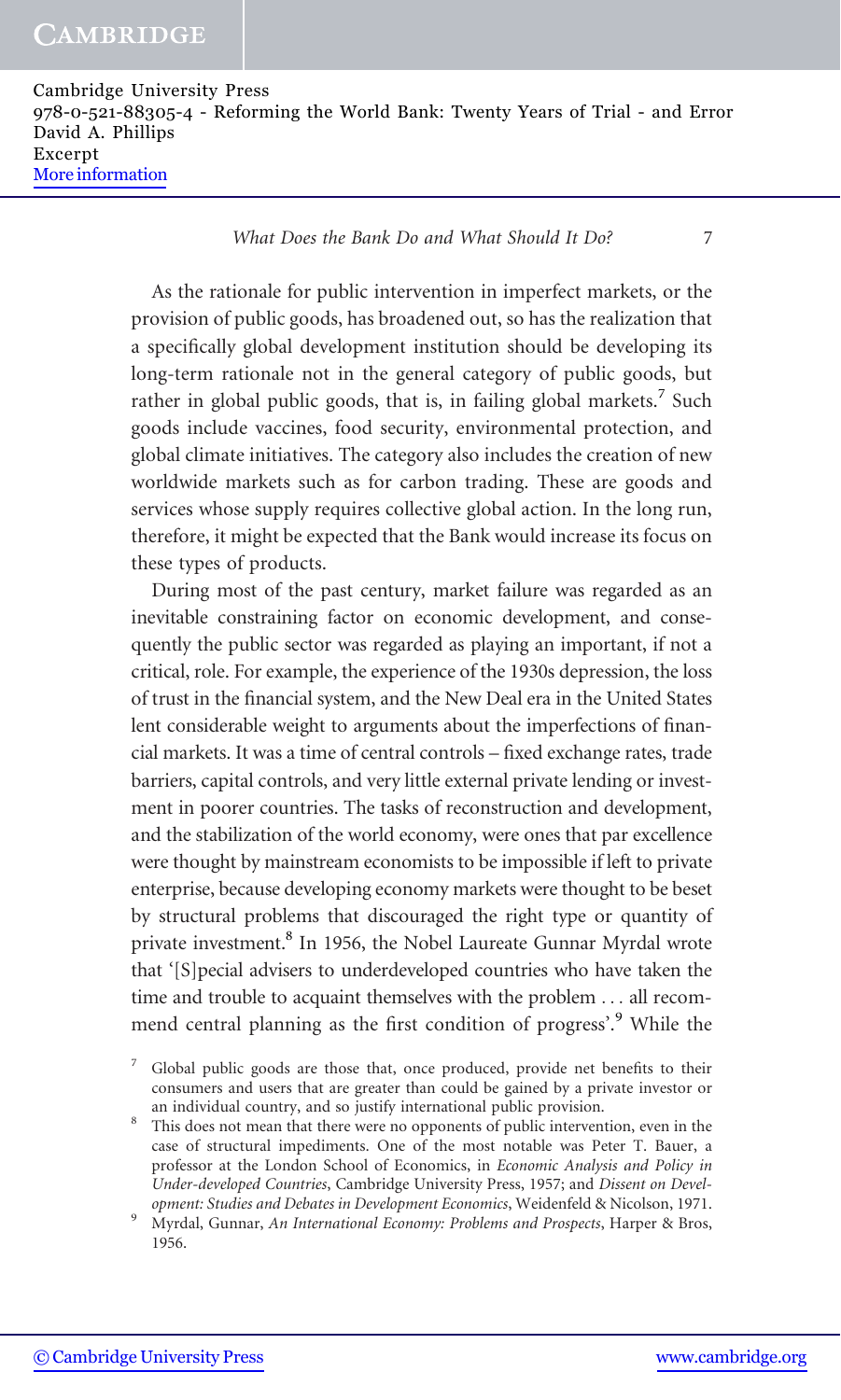| Cambridge University Press                                                      |  |
|---------------------------------------------------------------------------------|--|
| 978-0-521-88305-4 - Reforming the World Bank: Twenty Years of Trial - and Error |  |
| David A. Phillips                                                               |  |
| Excerpt                                                                         |  |
| More information                                                                |  |
|                                                                                 |  |

8 What Does the World Bank Do and How ?

need for central planning itself was hardly supported in the West, benign public intervention through market regulation was broadly accepted.<sup>10</sup>

How did the Bank's product menu evolve to meet the deficiencies in markets?

With its planned role in postwar reconstruction, the primary purpose of the Bank at the start was to provide finance or guarantees to a capitalconstrained world economy. Initially it acted as a reconstruction financier in Europe. It soon moved on during the 1950s to assume a general infrastructure and industry financing role to governments in poorer economies. As it shifted its priorities to developing economies, the needs came to be perceived as beyond finance, incorporating wider problems of economic structure and growth. For this reason the IDA, the Bank's soft loan arm, was established. Nevertheless, the key factor was still regarded as finance, to fill savings and investment gaps, in accordance with thenconceived growth models. Capital went to large infrastructure projects such as telecommunications and power, and to industry.

The role of the Bank, the IBRD and the IDA, evolved to become considerably more complex over the next decades. It diversified into different sectors of lending outside infrastructure, including social sectors, support to economic reform, capacity, and institution-building lending. It incorporated technical assistance projects, advisory services, training, research, and advocacy.

The initial emphasis on large infrastructure projects shifted during the presidency of Robert McNamara (1968–1981) in response to the increasing belief that growth and large investments alone were not addressing the problem of poverty, and that direct, redistributional assistance to the rural and urban poor was needed, in terms of both finance and know-how.

The paradigm shifted further in the 1980s, which were dominated by the issues of debt and adjustment and restoration of private capital flows to developing countries. There was a move away from project lending to macroeconomic adjustment and program lending to

<sup>&</sup>lt;sup>10</sup> Bauer, however, wrote for forty years about misconceptions of central planning and state interference in development.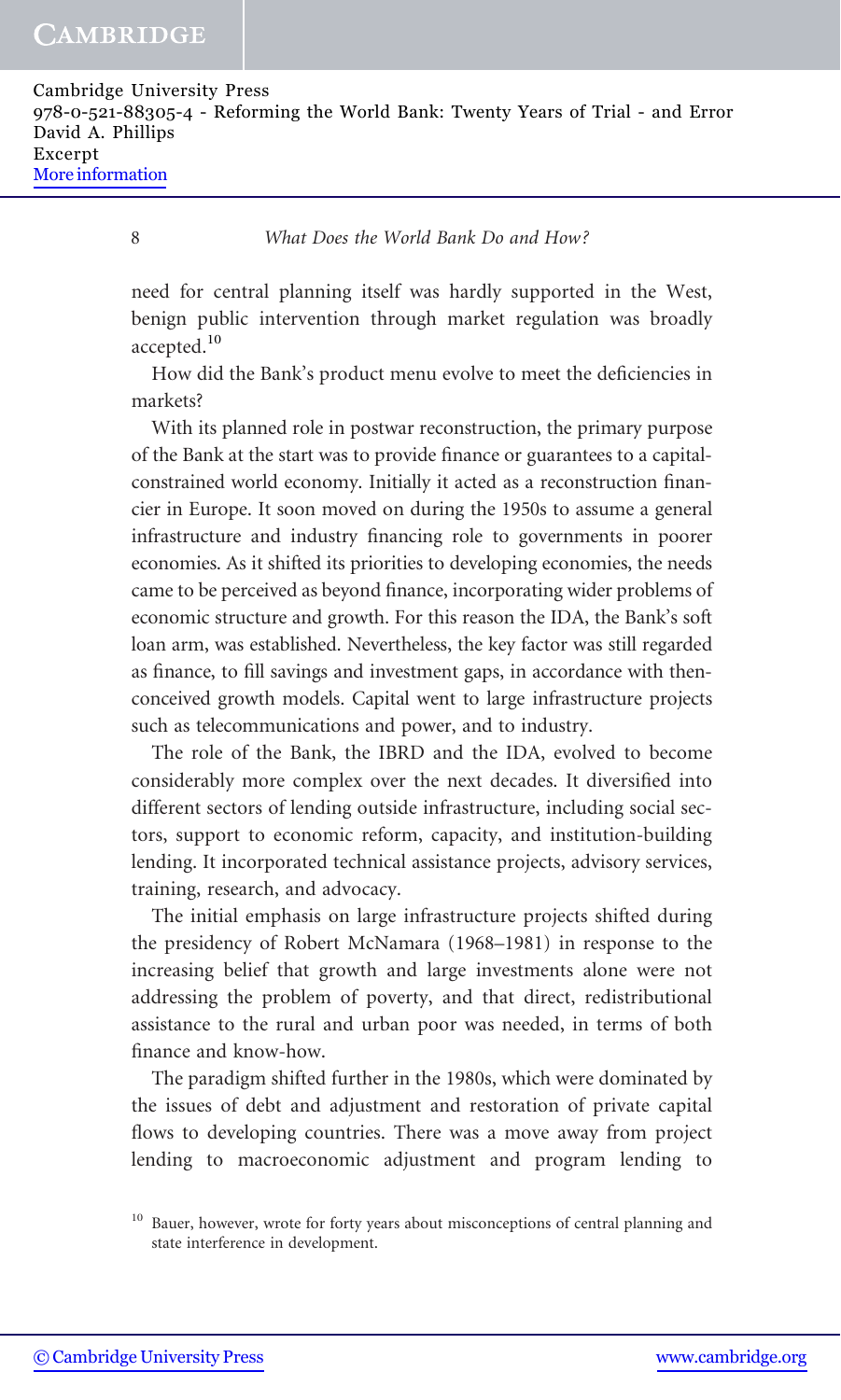What Does the Bank Do and What Should It Do?  $9$ 

accommodate this. This was the era of the so-called Washington Consensus on macroeconomic balance and growth. $11$  While international debt was a dominant issue at this time, this no longer implied a pure capital constraint. Rather, indebtedness was seen as a function of a combination of excessive borrowing and inattention to macroeconomic management and capacity building. By now capital market imperfections were seen as applicable more narrowly. The Bank's offshoot, the International Finance Corporation (IFC), addressed one of the narrower needs, the development of emerging equity markets.

The resolution of the 1980s debt problems enabled the private banks to resume lending to the developing world, and World Bank lending per se became less important as the international capital market opened up. Bank lending was reduced to a very small component of international financing. While capital market cycles still created intermittent needs for international public institution financing, generally the international capital market was substantially different from what it was in 1945.

As the capital market constraints eased, concern with know-how and information market constraints emerged. Under President James Wolfensohn there was an overt shift with the 1996 announcement of the 'knowledge bank', toward capacity building and knowledge creation, and with it a shift from infrastructure and macroeconomic adjustment projects into institution building, market regulation, legal reform, and anti-corruption measures. At the turn of the millennium funding of investment per se remained a core rationale only in the more marginalized economies, and here increasingly it is in the form of grants linked to capacity building. Knowledge development came to be seen as a key role of the Bank, on a par with financing.

Thus, over the last quarter of the twentieth century, culminating in the collapse of the Soviet Union, the assumptions about the need for public investment were diluted or shifted, although the belief that the public sector still had an investment role in transitional economies was reflected in the establishment of the European Bank for Reconstruction

<sup>&</sup>lt;sup>11</sup> The term 'the Washington Consensus' was originally coined in 1989 by John Williamson of the Institute for International Economics, to describe the basic elements of liberalization reform that were accepted by major donors.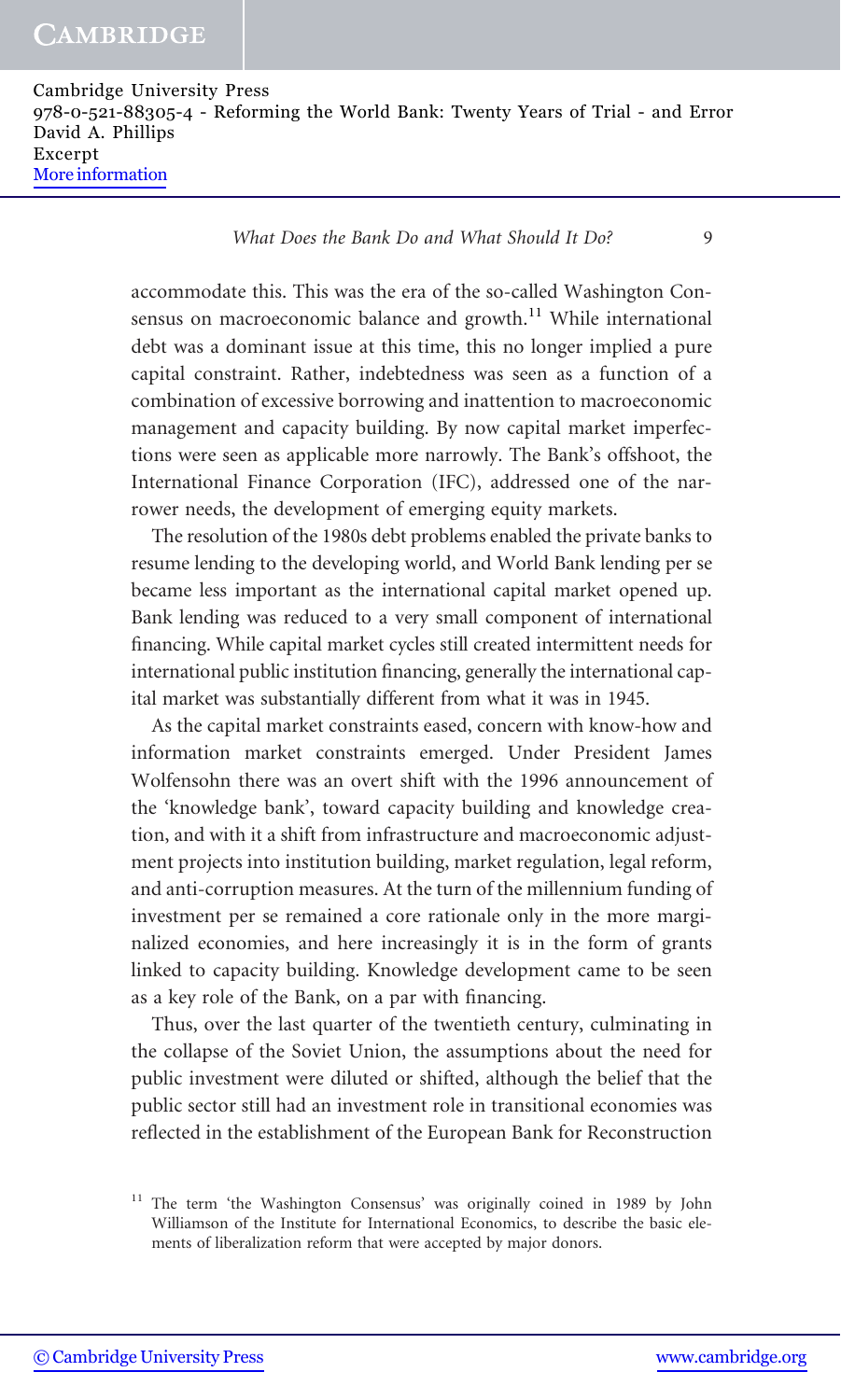10 What Does the World Bank Do and How?

and Development (EBRD), as late as 1991, to finance the rehabilitation of the former Eastern bloc states.

What about the provision of global public goods (GPGs)? The initial Bank focus on large infrastructure development provided such goods to the extent that the private sector and national governments would not have been prepared or able to finance waterways, dams, and power stations critical to international development. However, most of the work that the Bank has done up to now has not been for global interests, but for national governments, and the GPG rationale has been promoted rather late in the day. Work is now being stepped up in areas such as climate change, environmental degradation, and communicable diseases. It is also being carried out in knowledge-intensive areas such as the infrastructure for international financial stability and in the creation of completely new markets such as the carbon trade.

While the product menu has broadened considerably, the Bank's output can still be thought of, however, as consisting of two basic products – financing and information. In the first case it has diversified over time from the provision of loans at semi-commercial interest rates, into soft loans, and, more recently, into outright grants to finance development projects in poorer countries. In the second case it has provided advice, information, and analysis, supported by its relatively large research department, and this knowledge output has also evolved over time from a focus on technical project issues to country economic policy, and in more recent years to proactive advocacy on world economic problems. Its research and advice have provided a forum for development thinking and technical know-how, and provided training for many developing country professionals.

The allocation of the Bank's resources between financing and information or knowledge creating is a key determining factor in the Bank's role as a development assistance organization and is also a potentially critical factor in its financial sustainability because knowledge generation does not generally pay for itself. This has led to some recent reversion from knowledge creation back to large-scale lending. The split between money and knowledge is in fact quite complex, since, to a degree, money leverages knowledge by providing it with a transmission vehicle and a high profile in the eyes of the governments that approve